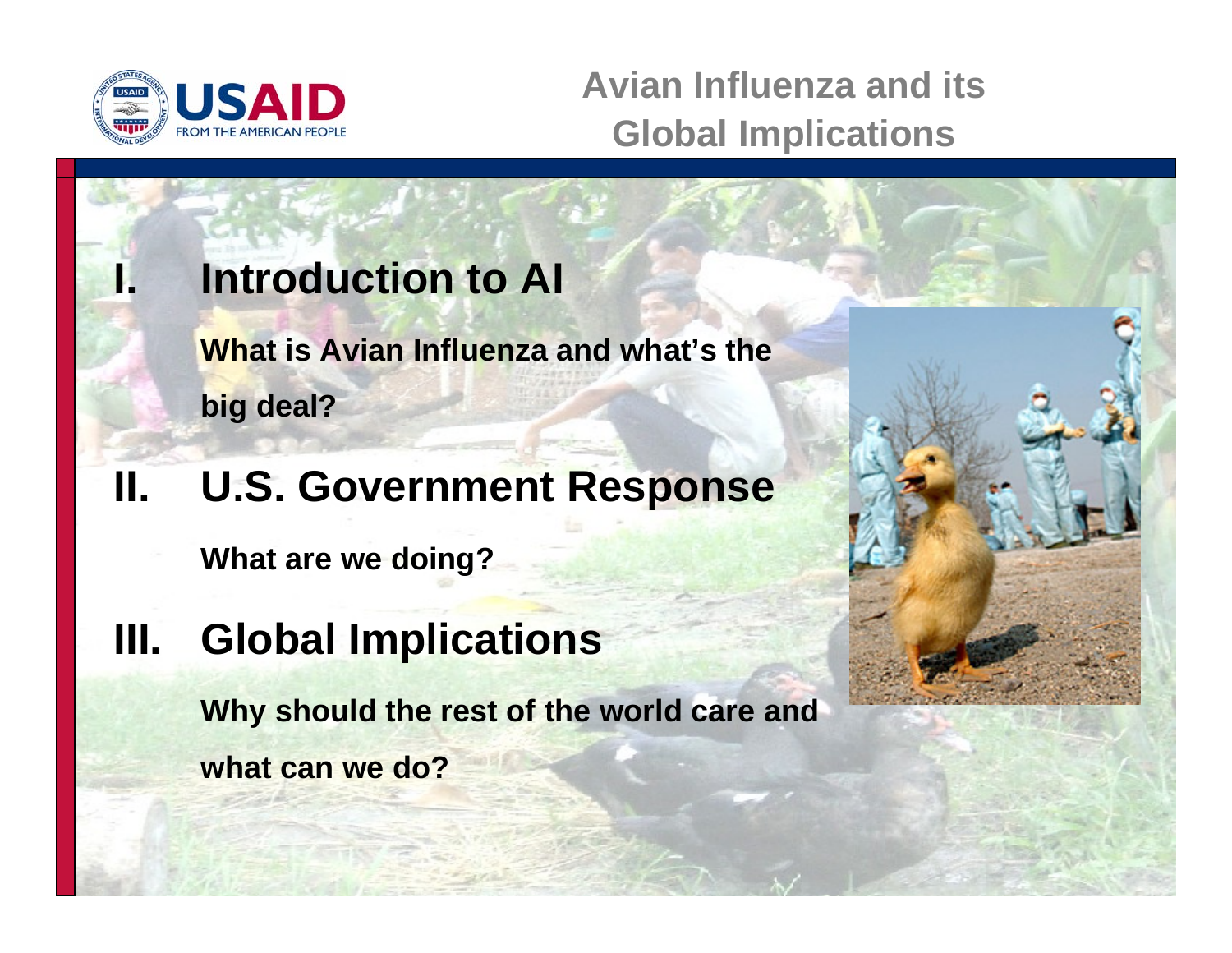

# **What is Avian Influenza?**

- **Virus that mainly affects domestic & wild birds**
- **AI virus related to influenza viruses that affect humans and other mammals**
- **AI viruses can mutate rapidly and exchange genetic material with other flu viruses (human & pig)**
- **H5N1 AI virus very lethal to animals and humans** 
	- **- 11 countries affected by H5N1 since December 2003**
	- **- estimated 140 million birds killed**
	- **- 112 lab-confirmed human cases with 57 deaths**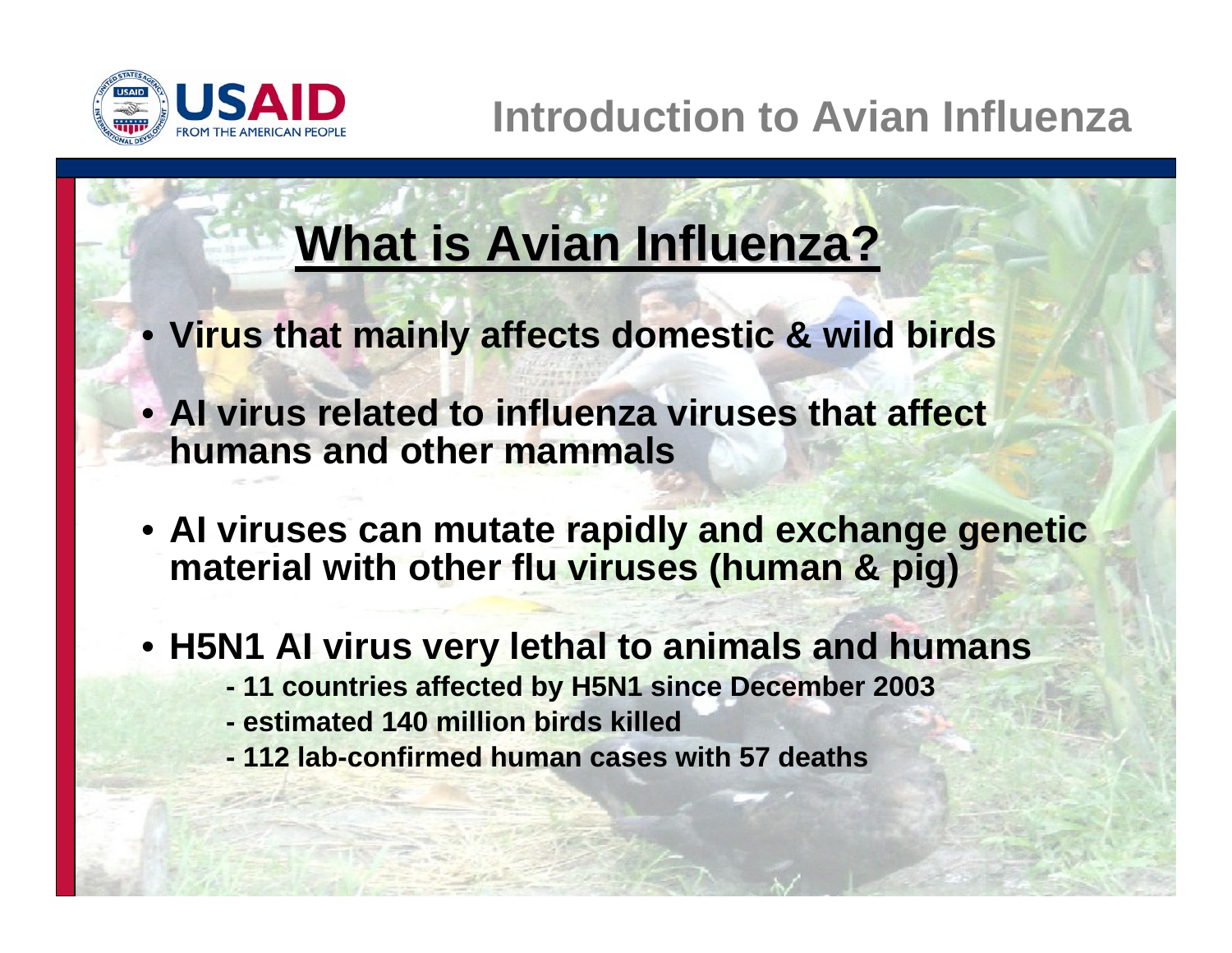

#### **How is "AI " spread? spread?**

### • **Animal & human populations in close proximity -**

- **farm animals and pets in/under/next to houses**
- **- live animal markets (many species from many countries)**

### • **Poor agricultural practices**

- **- inadequate infection control on farms**
- **- poultry excrement used in agriculture (e.g. fed to pigs)**

### • **Poor food hygiene**

- **- food preparation practices**
- **- consumption of raw/undercooked meat**

### • **Frequent travel/trade involving humans and birds**

- **- movement of people/animals among farms**
- **- legal and illegal animal trade**
- **- wild bird migration**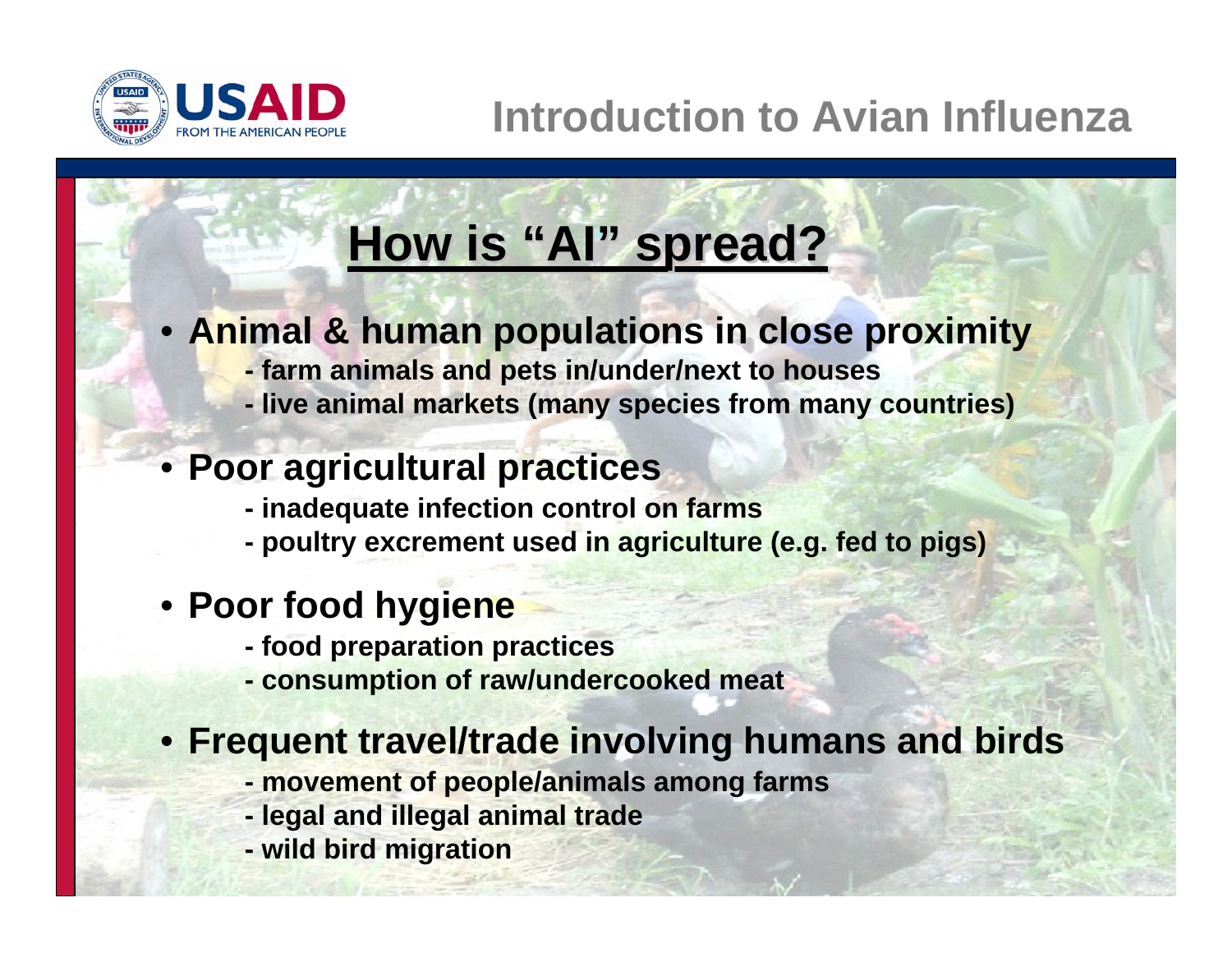



This map represents the districts or provinces that experienced outbreaks of H5N1 type of Avian Influenza between January and December 2004. The original data have been collected and aggregated at the most detailed administrative level and for the units available for each country.

Data source: OIE, FAO and Government sources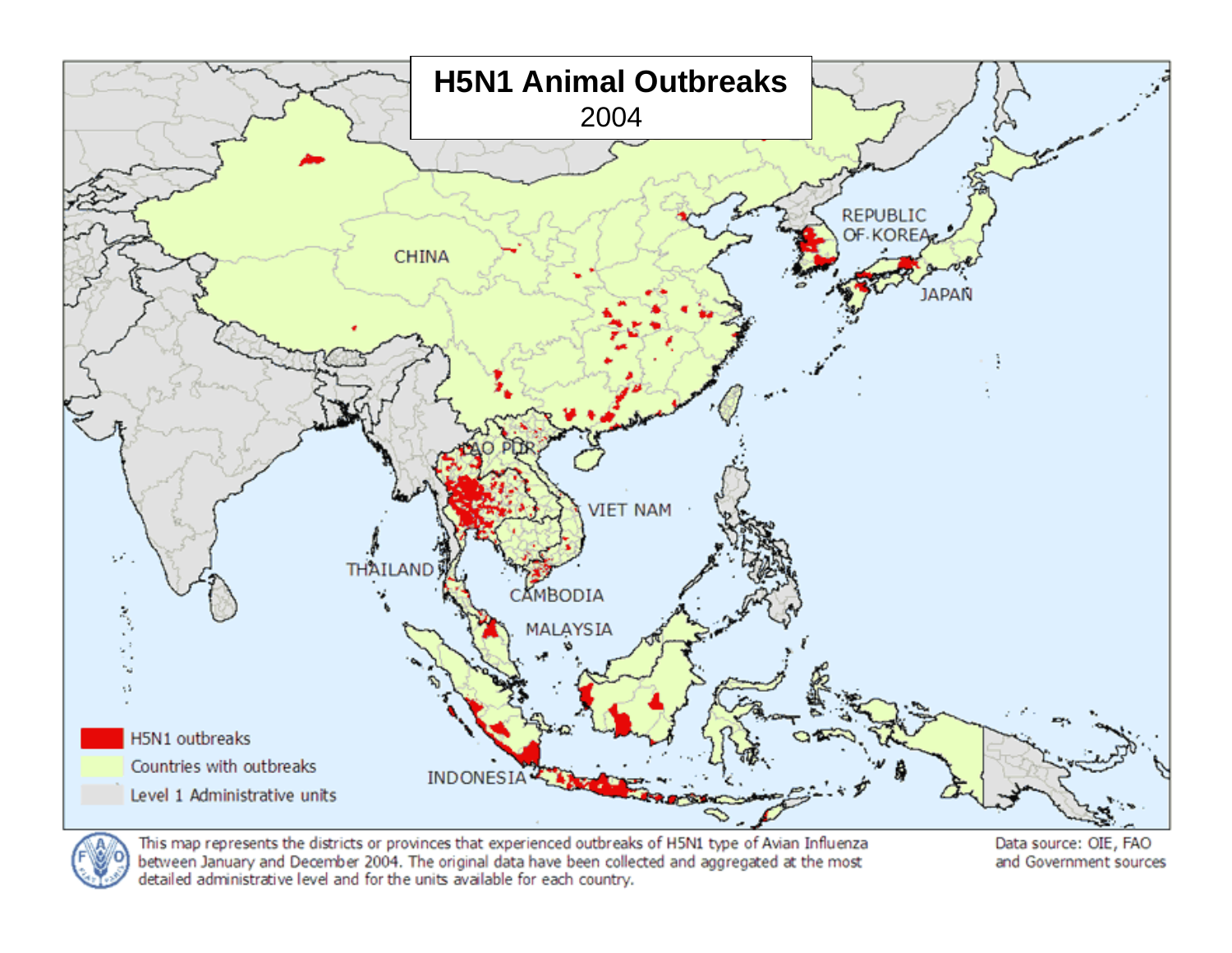

This map represents the districts or provinces that experienced outbreaks of H5N1 type of Avian Influenzal between January and August 2005. The original data have been collected and aggregated at the most detailed administrative level and for the units available for each country.

Data source: OIE, FAO and Government sources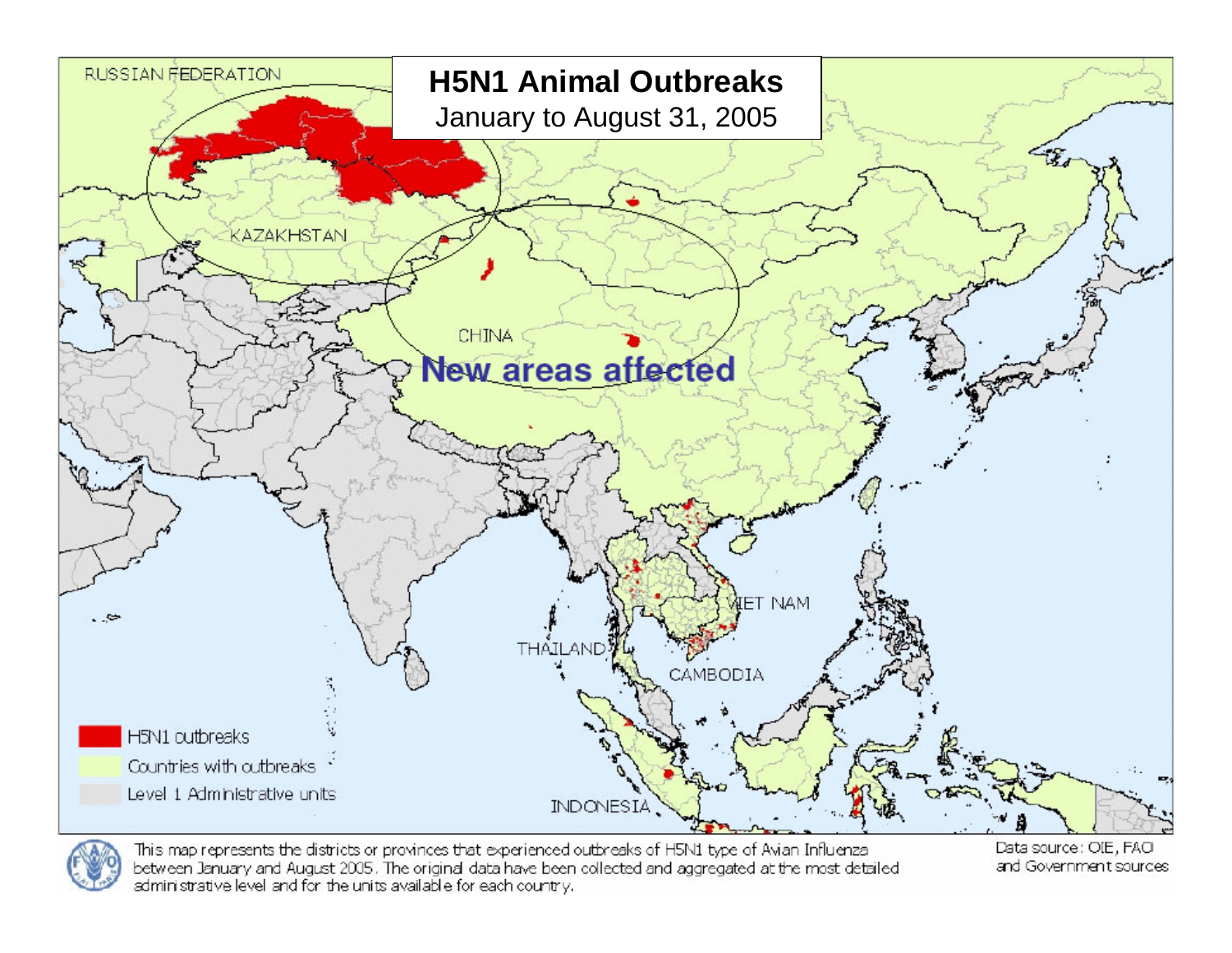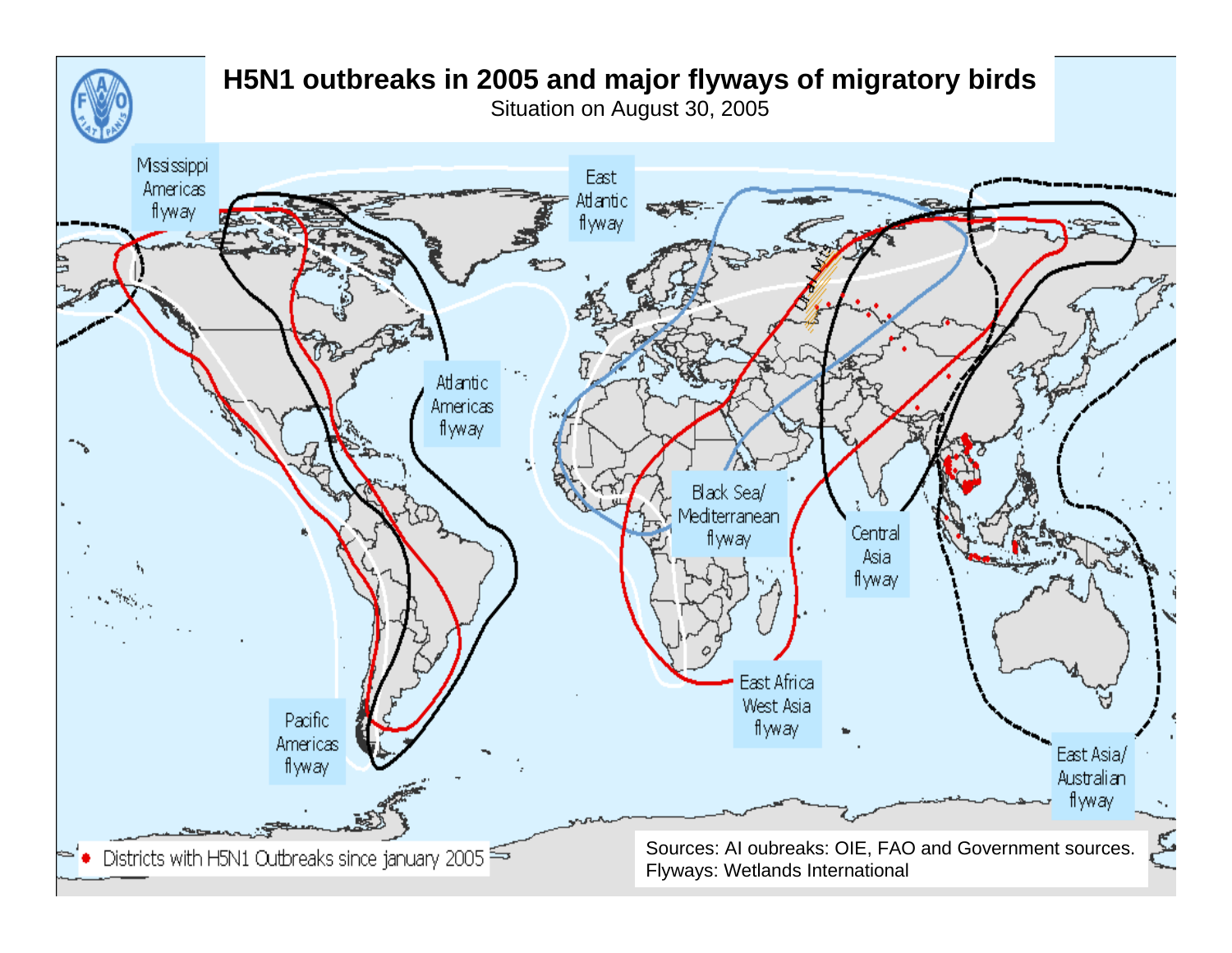

## **Introduction to Avian Influenza**

# **How could AI cause a pandemic? How could AI cause a pandemic?**

- **Requirements for pandemic flu:** H5N1:
- **1. Novel virus Yes All Yes**
- **2. Ability to replicate in humans and cause serious damage**
- **3. Ability to pass efficiently from person to person**

**Not yet** 

**Yes**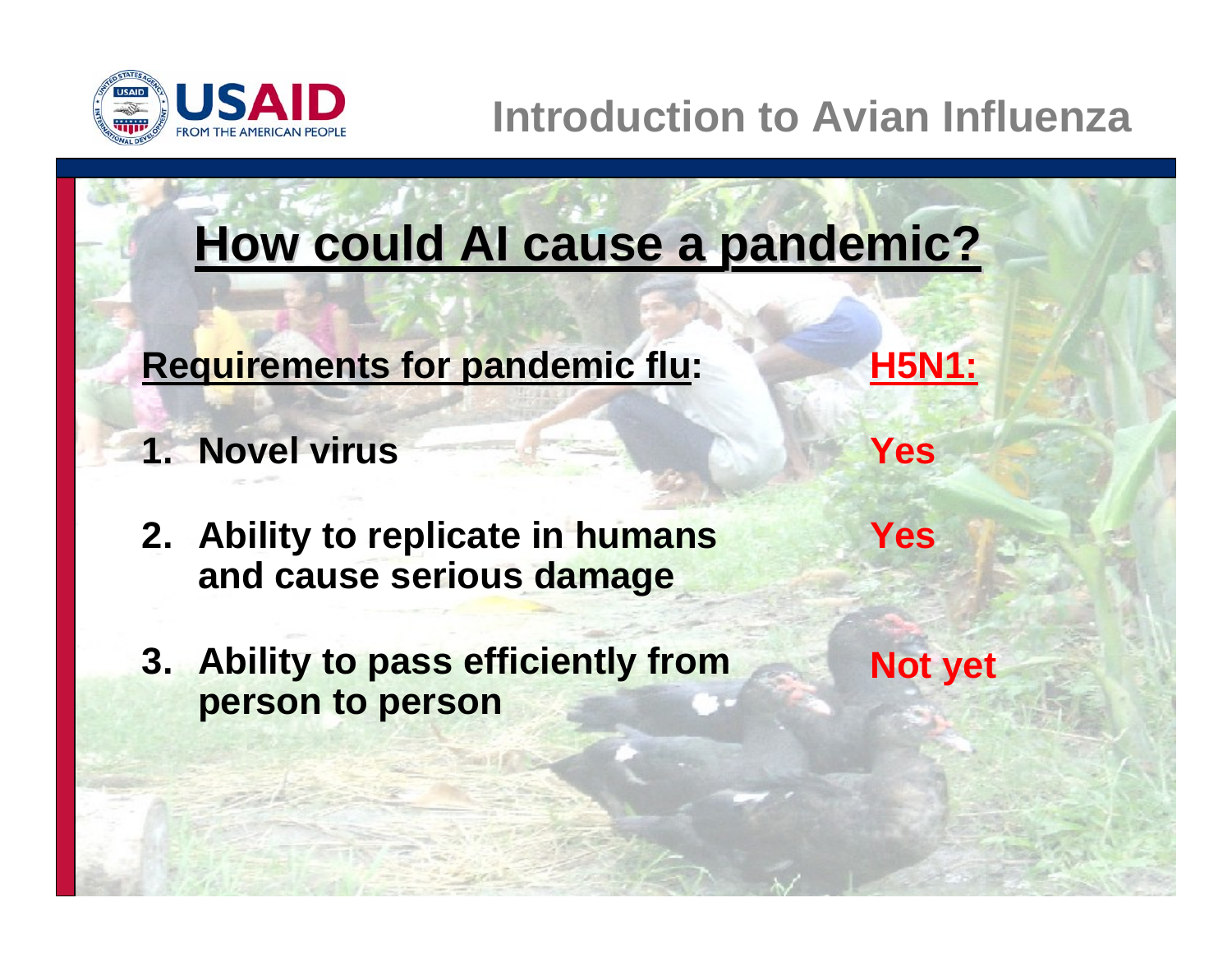

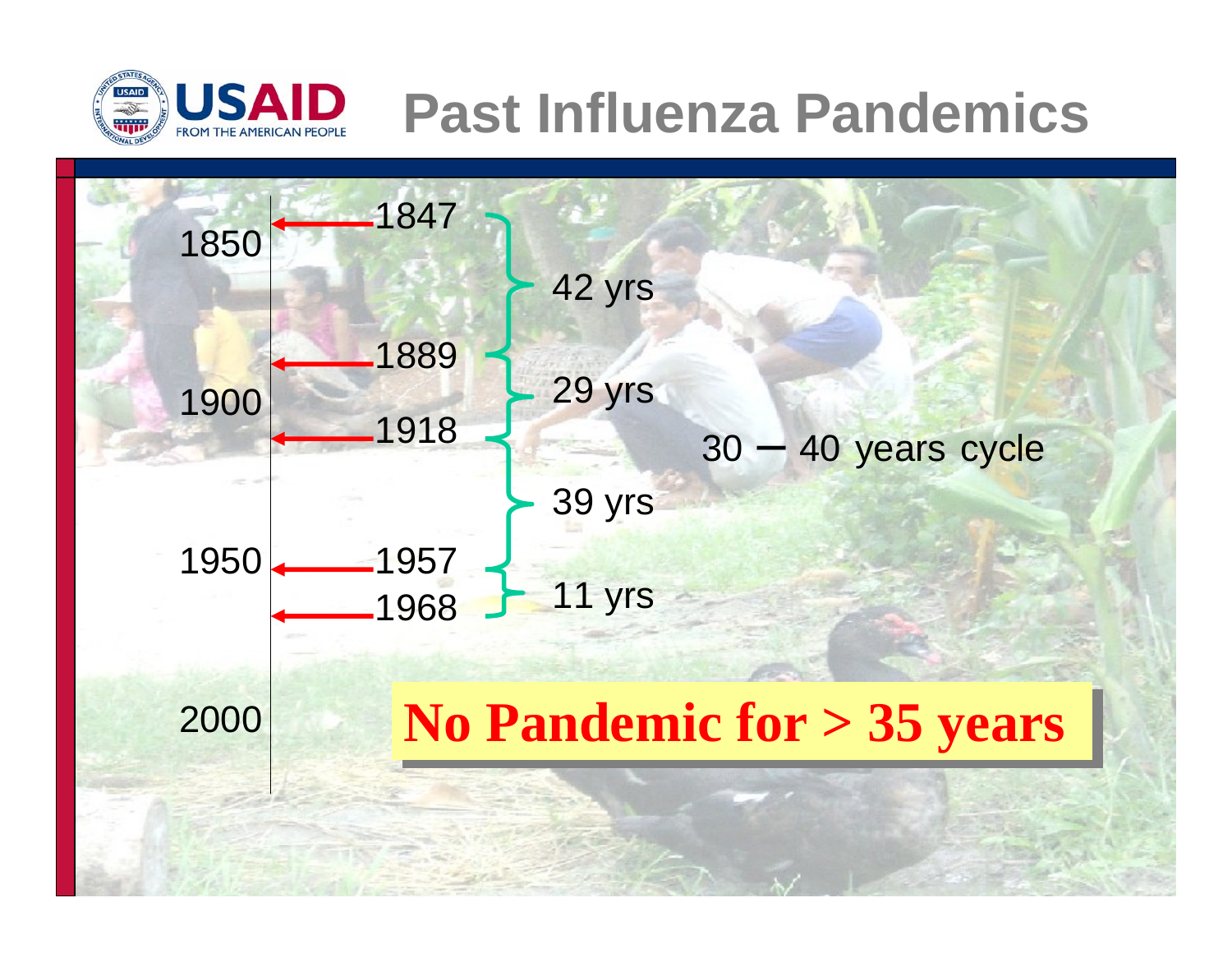

- **3 epidemic waves in close succession**
- **March 1918, Sept 1918, Feb 1919**
- **Estimated 50 - 100 million deaths world-wide**
- **In the U.S.:**

Ξ

 **10 million hospitalizations 2 million deaths**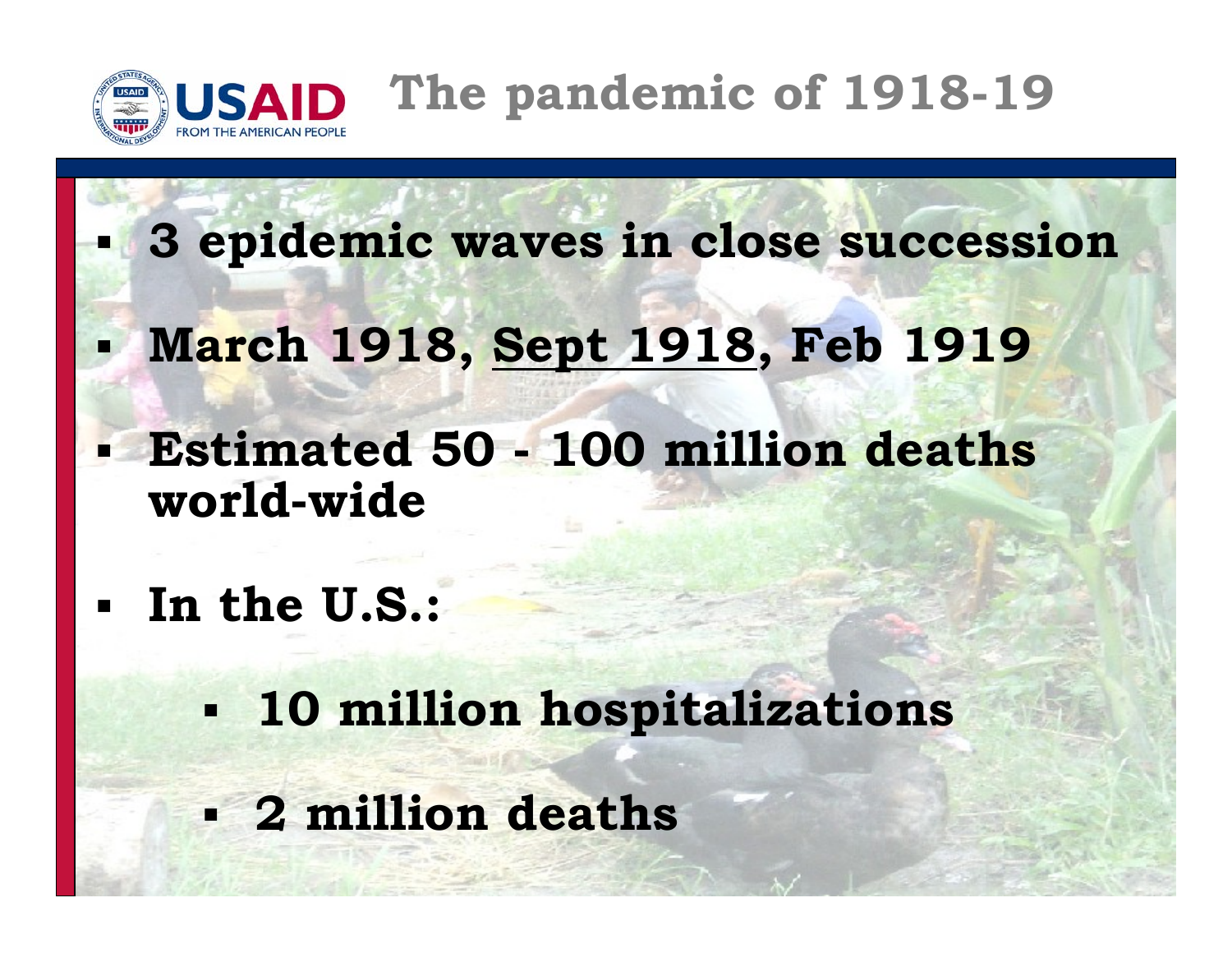

# **Is this a development issue? Is this a development issue?**

- **Current H5N1 impact in SE Asia and Eurasia:** 
	- **- affects rural development, agriculture, wildlife**
	- **- decreases GDP by affecting trade, tourism, etc.**
	- **- diverts staff and finances away from other priorities**
	- **- estimated \$10 billion lost so far because of H5N1**

### • **Possible pandemic impact (~ 25% of population ill)**

- **- health care system overwhelmed and basic services interrupted**
- **- production, transportation, consumption severely affected**
- **- decreased capacity for governance and law enforcement**
- **- forecast of about 10-180 million deaths worldwide**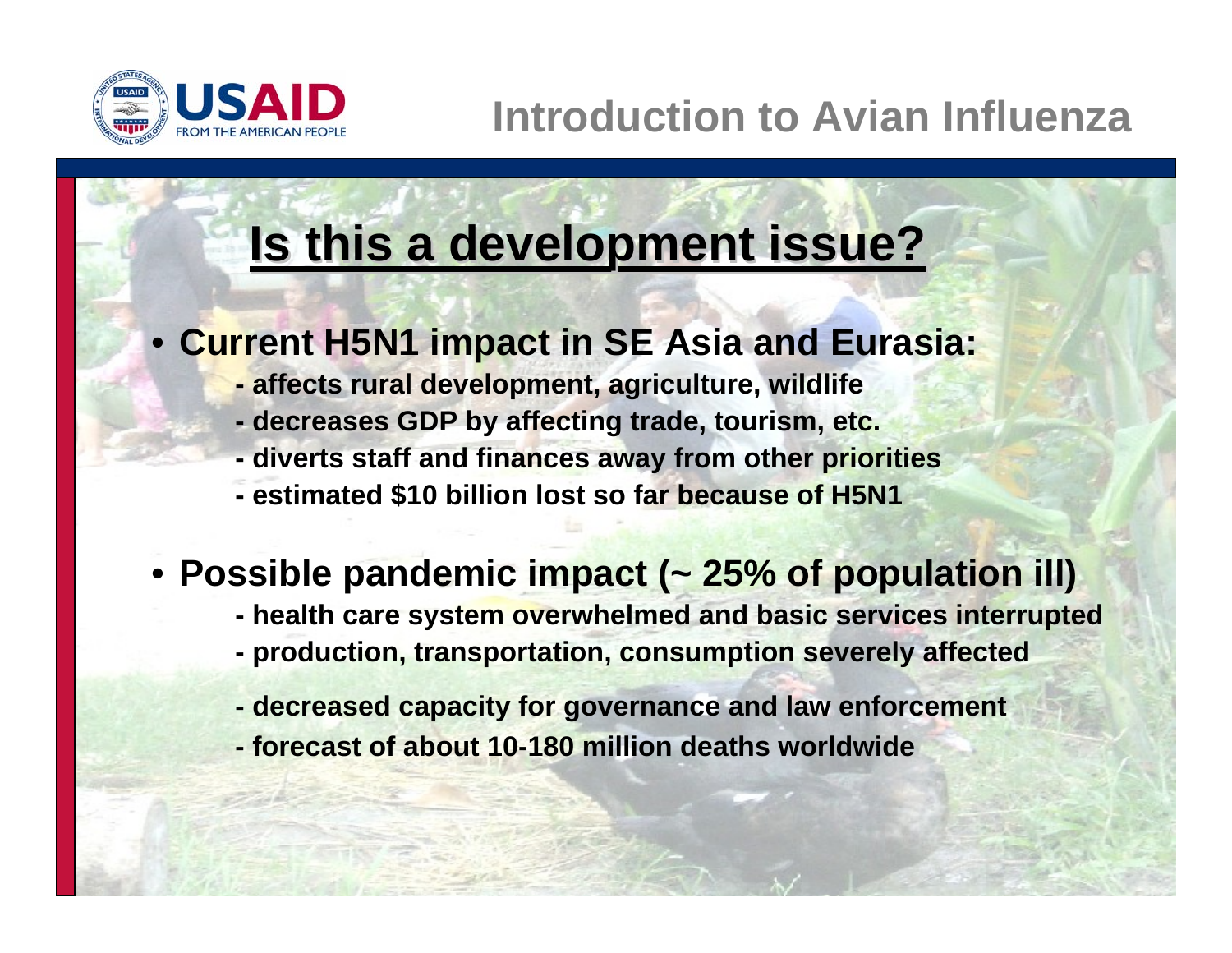

# **What is the U.S. Government doing?**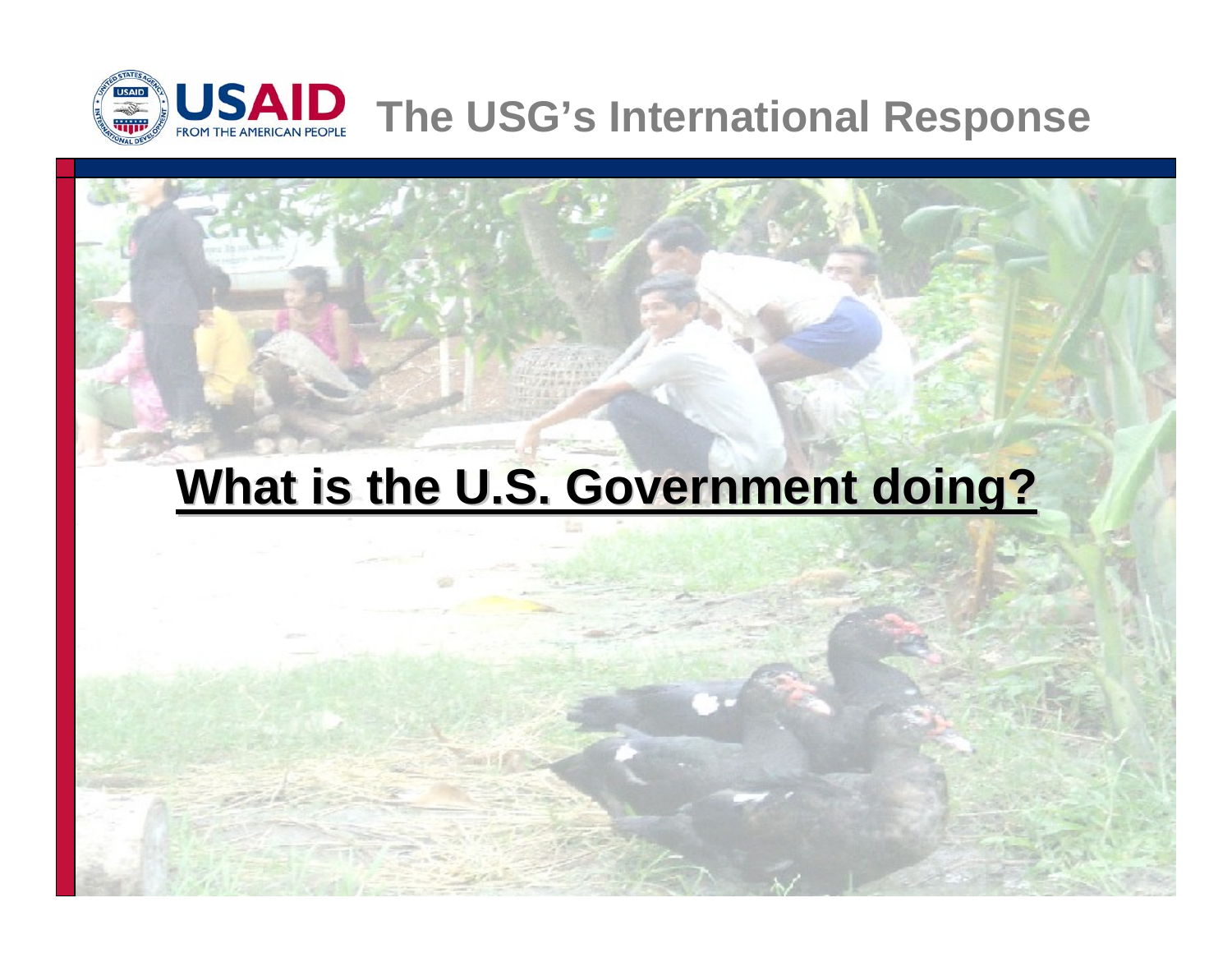

•

## **U.S. Government Response**

# **Strategic Approach Strategic Approach**

- **Comprehensive approach involving animal and human health**
- •**Build on existing platforms and investments**
- • **Coordinate and leverage with other bilateral donors, multilaterals (WHO, FAO) and private sector**
- • **Focus on activities that could contribute immediately to the containment of H5N1**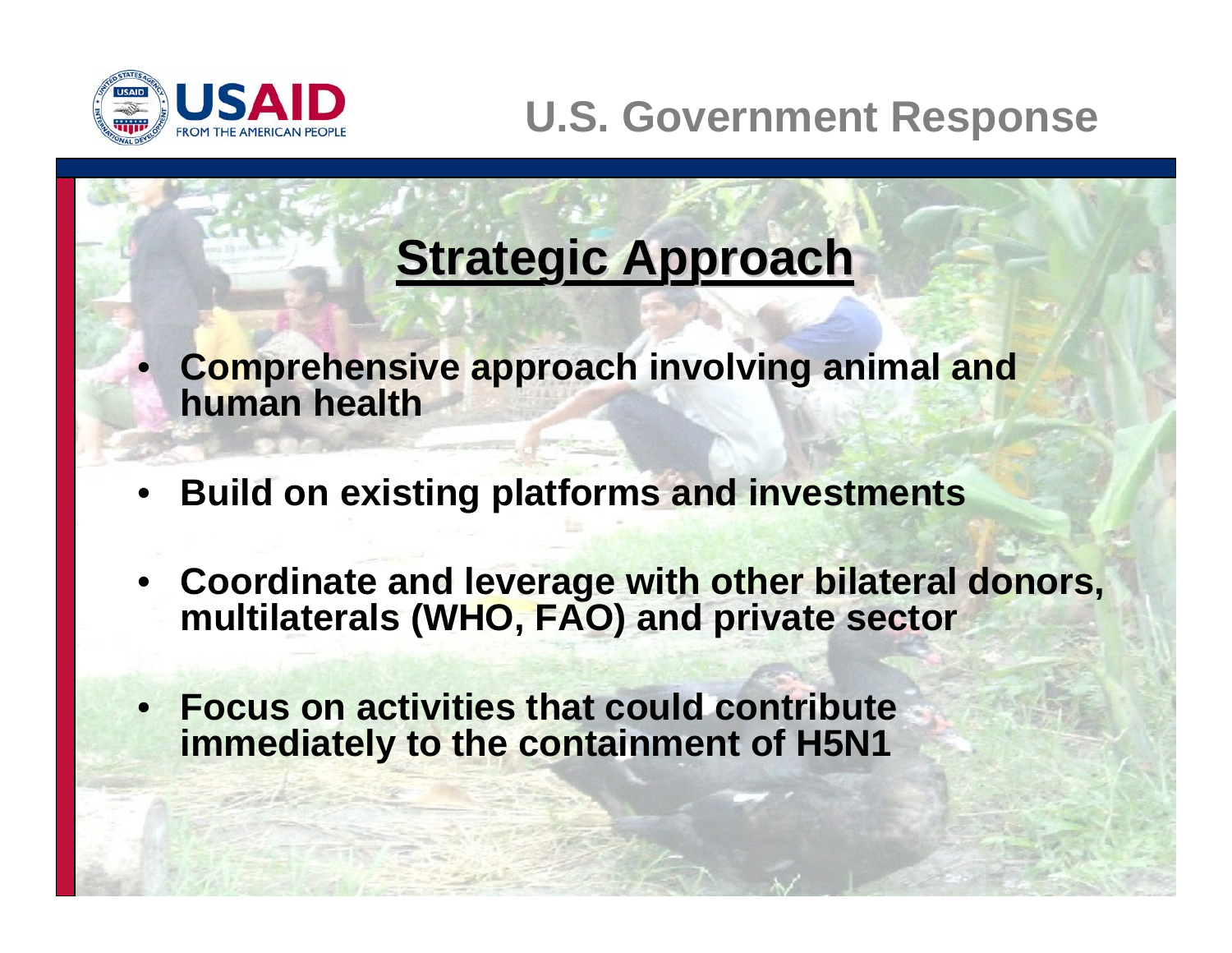

# **Key Constraints to containment in Asia**

- **Poultry farming is largely a "backyard" enterprise**
- **High "kill-offs" of poultry is common**
- **Poor public awareness**
- **Culling is a major disincentive to reporting**
- **Wild birds and domesticated ducks are major H5N1 reservoirs and are spreading the virus into new areas**
- **Inadequate preparedness plans**
- **Lack of timely or reliable information**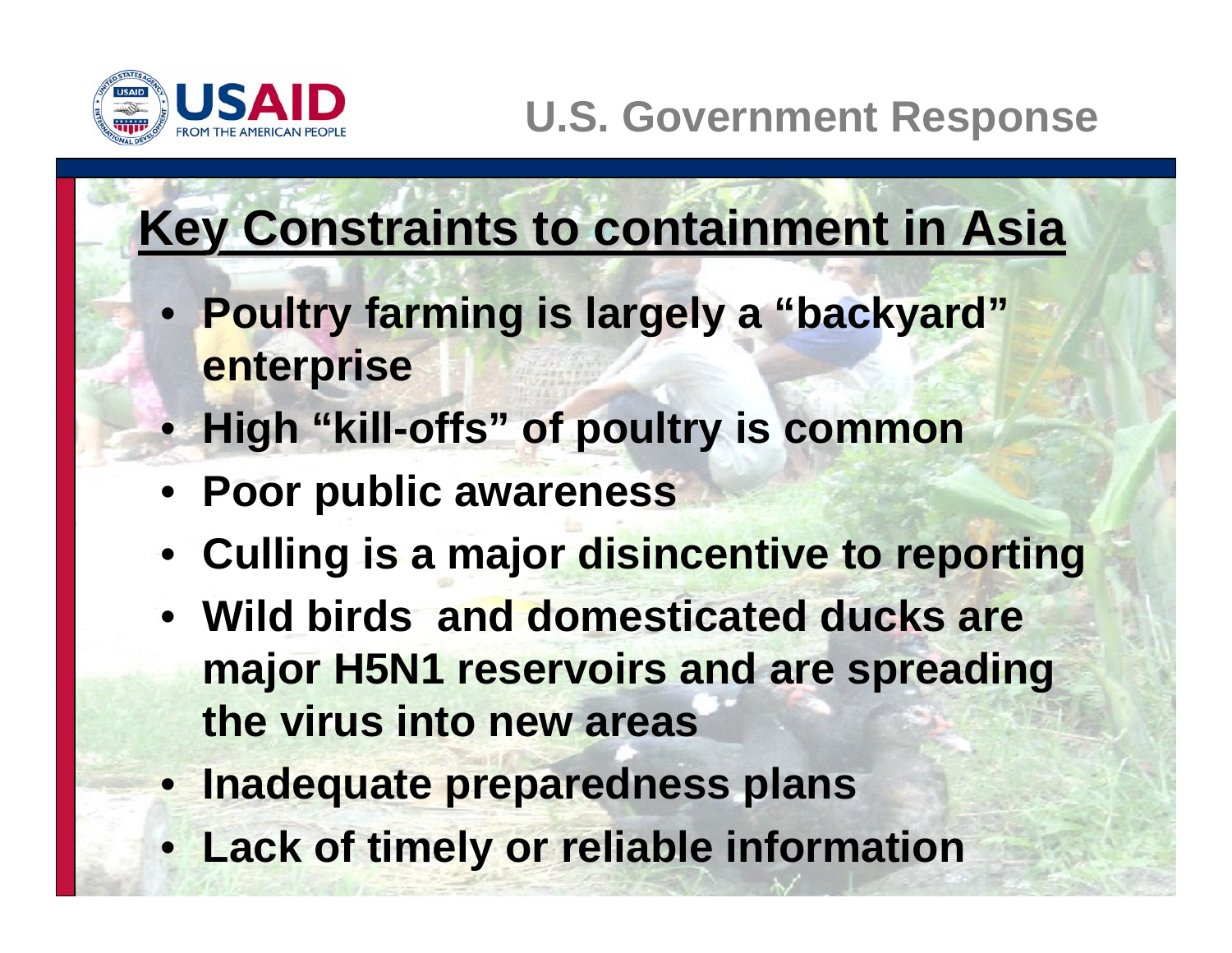

•

## **U.S. Government Response**

# **Goals of AI Control Goals of AI Control**

### **Limit animal infections Limit animal infections**

- **Improve husbandry and marketing practices, increase awareness**
- **Minimize contact between wild and domestic birds**
- **Culling sick/exposed animals**
- **Animal vaccination**

### • **Limit human infections Limit human infections**

- **Rapid response to reported infections**
- **Isolating human cases**
- **Use of protective gear**
- **Public awareness campaigns**
- **Prepare for possible outbreaks Prepare for possible outbreaks**
	- **Enhanced planning, cross-ministerial and donor coordination**
	- **Stockpiling medicines, protective gear, animal vaccines, etc.**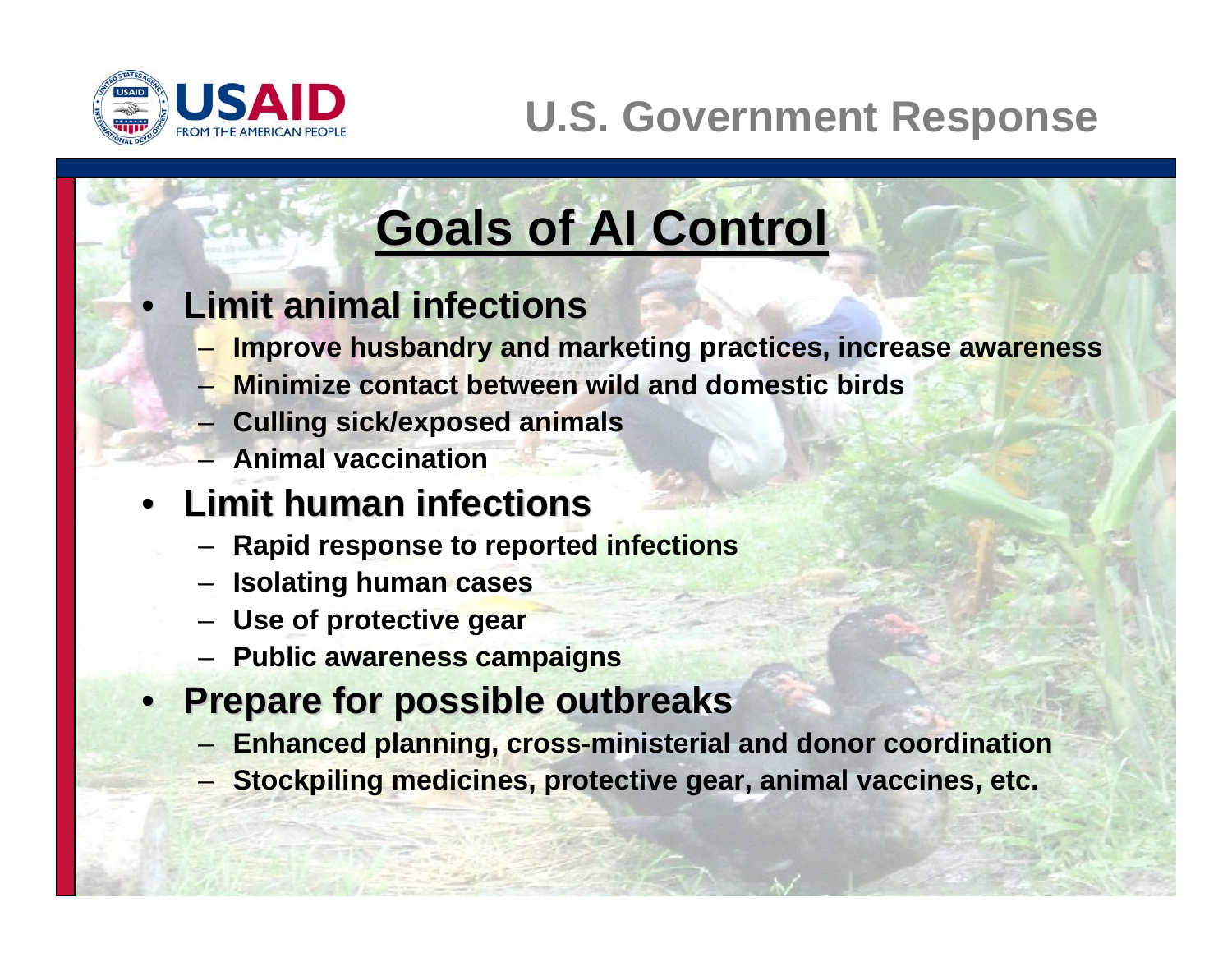

# **Theoretical Spread of H5N1**

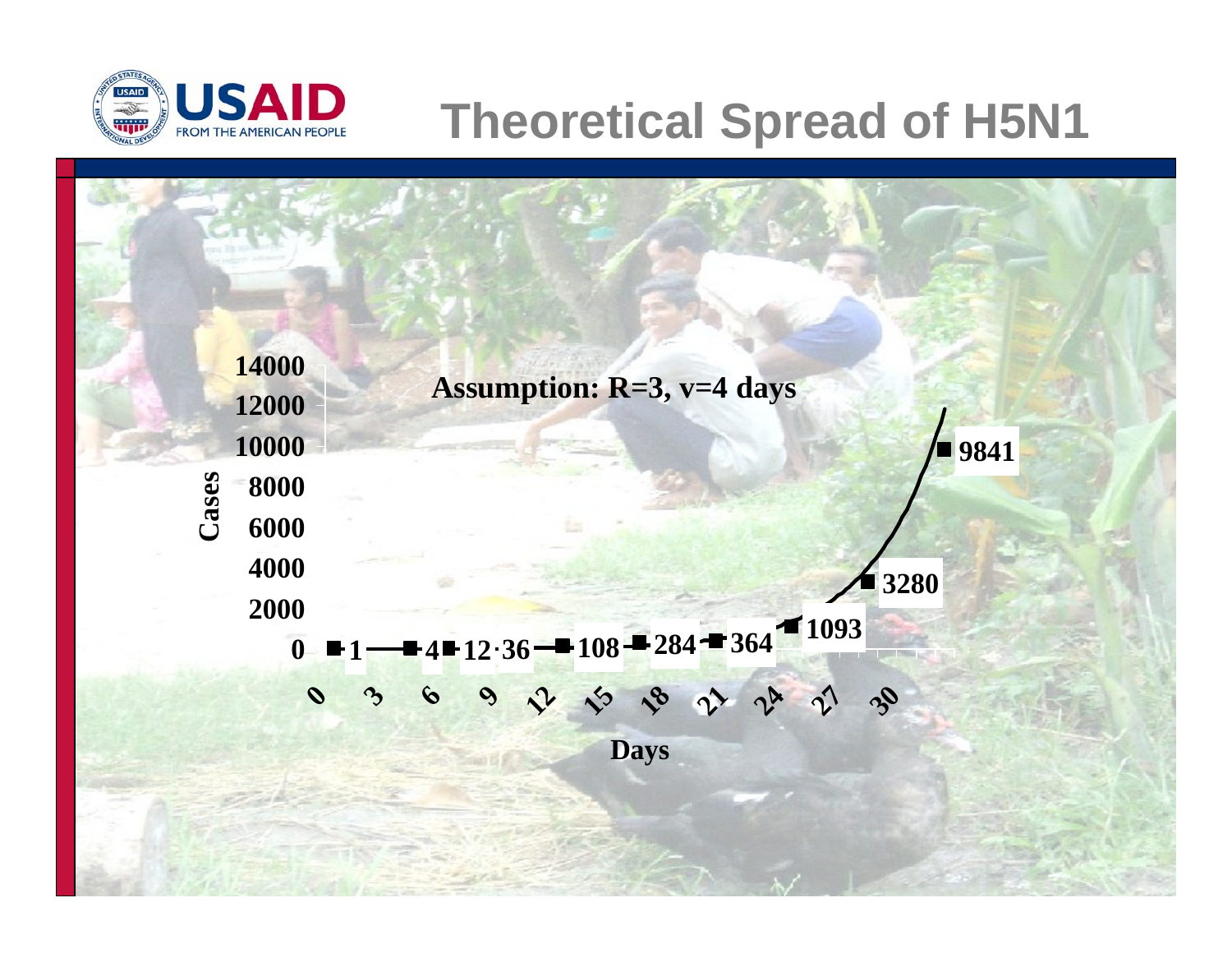

## **U.S. Government Response**

# **Key Activities Key Activities**

#### **Surveillance and Diagnosis**

- **Strengthen surveillance and laboratory diagnostic capacity**
- **"Early-warning" networks**
- **Incentives to encourage public cooperation**

#### **Response Response**

- **Rapid response teams for animal and human outbreaks**
- **Containment measures including culling & disposal, animal vaccination**
- **Leverage private sector resources**

#### **Preparedness Preparedness**

• **Support pandemic planning** 

#### **Research Research**

- **Human vaccines, clinical interventions and diagnostics**
- **Disease transmission routes**

#### **Stockpiling Stockpiling**

• **Establish international "stockpiles" for containment** 

#### **Communications Communications**

- **Targeting high risk populations, general public, to promote low-risk behavior**
- **Public diplomacy, outreach to policymakers**
- **Press/media training and media management to minimize inaccuracies**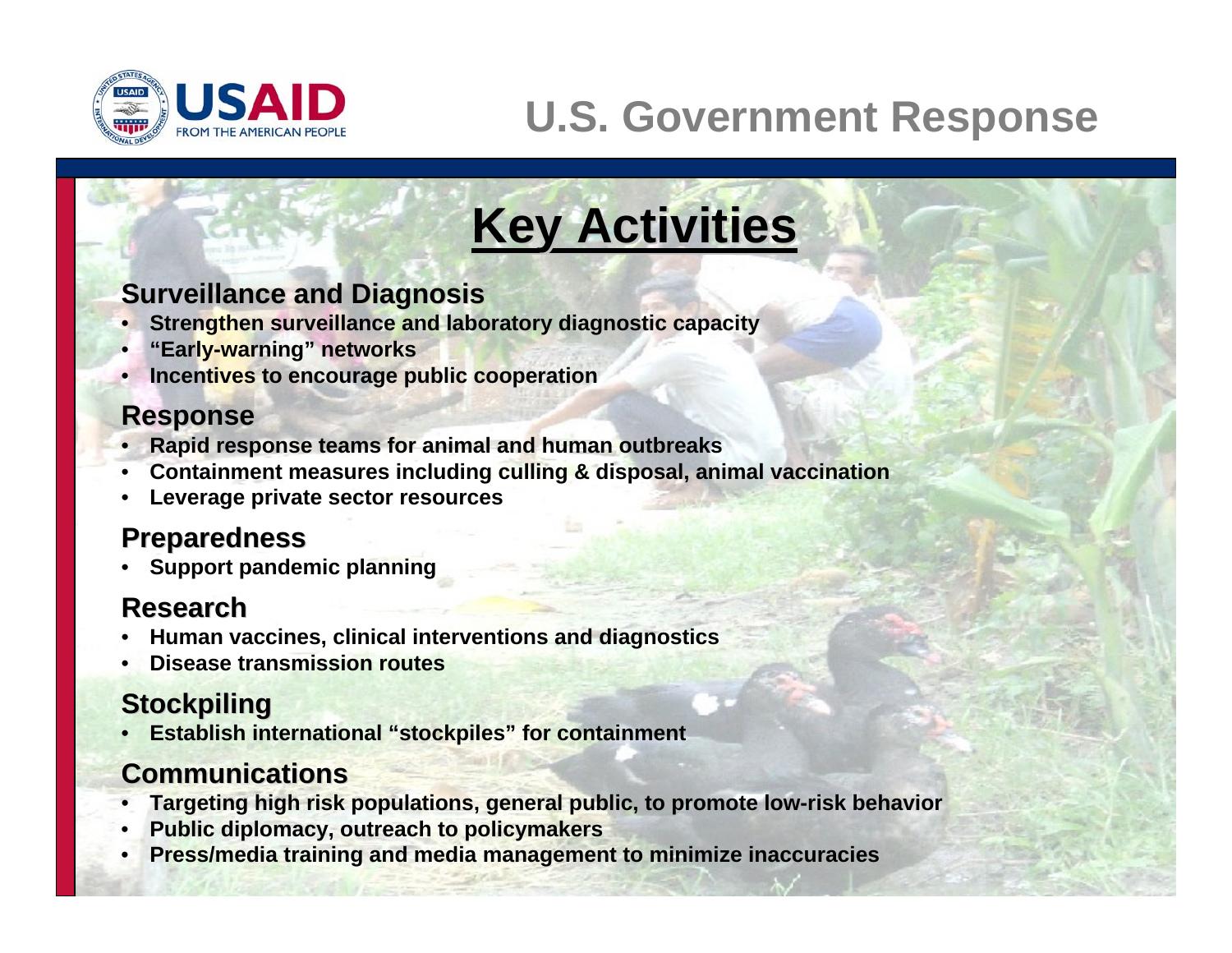

## **U.S. Government Response**

# **A coordinated USG approach A coordinated USG approach**

### **DoD**

•

–**Lab capacity, commodities, and training for U.S. military** 

## • **HHS, CDC HHS, CDC**

–**Surveillance and diagnostics, pandemic planning, research, communications** 

## • **USDA**

–**TA for animal surveillance and diagnostics, containment & prevention measures, planning** 

### • **State**

–**Public diplomacy, diplomatic engagement, delivery of donated supplies, coordination (drafting joint USG international strategy)** 

### • **USAID**

–**Surveillance and response, private sector involvement, pandemic planning, communications, coordination**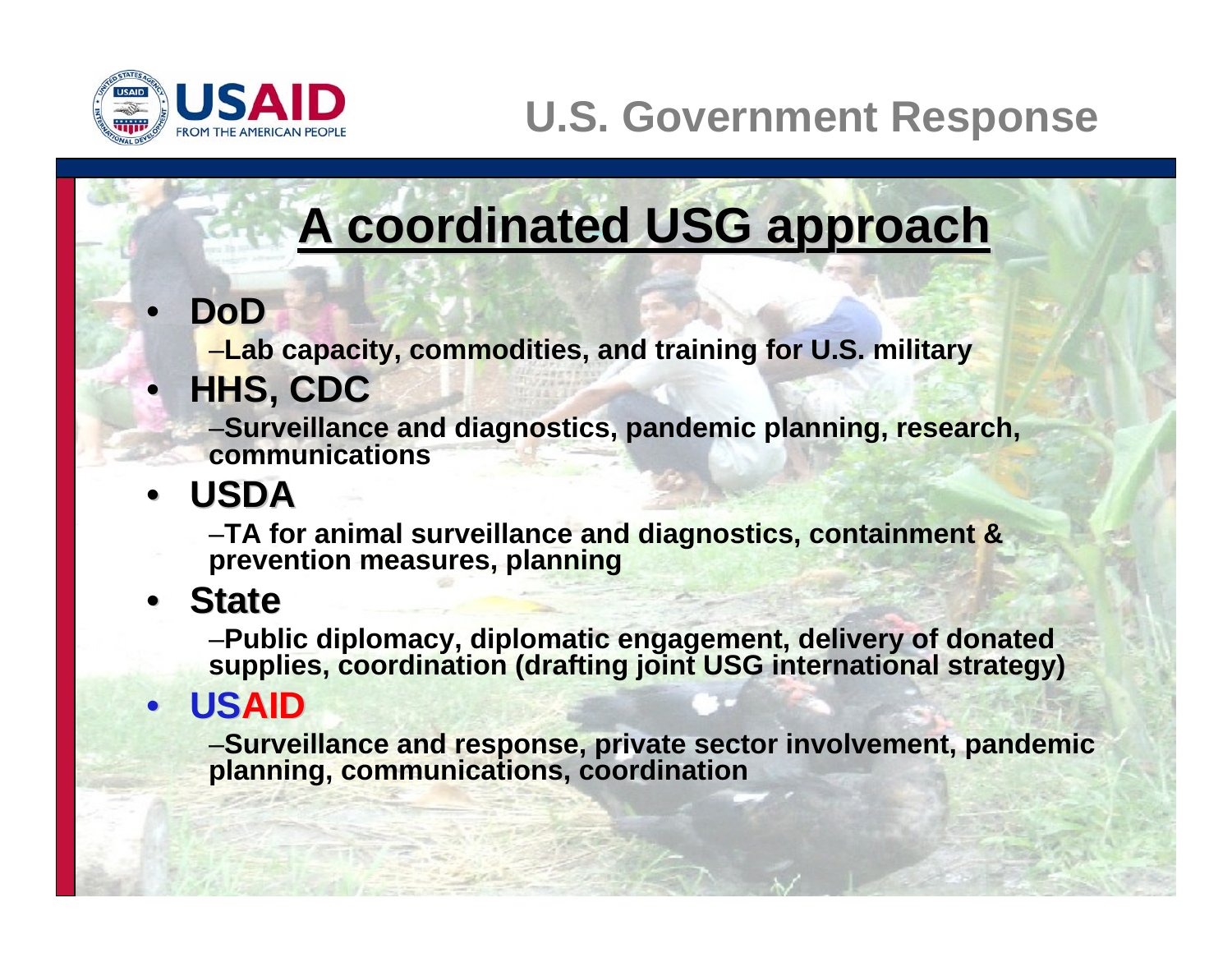

## **U.S. Government Response**

# **Funding to date Funding to date**

## • **USAID: \$13.7 million**

- **Focus on immediate priorities in high-risk countries**
- **\$3.7 million FY05 reprogrammed funds**
- **\$10 million emergency supplemental**

## • **USG: Future funding USG: Future funding**

- **Discussions ongoing to identify funding funding**
- **Expanded focus to include Expanded focus to include endemic and high-risk countries, and "the rest of the world" and "the rest of the world"**

**\$25 million Supplemental (USAID, USDA, HHS/CDC)** 

**Other activities under USG Int'l Strategy** 

**Other national & int'l efforts in other countries**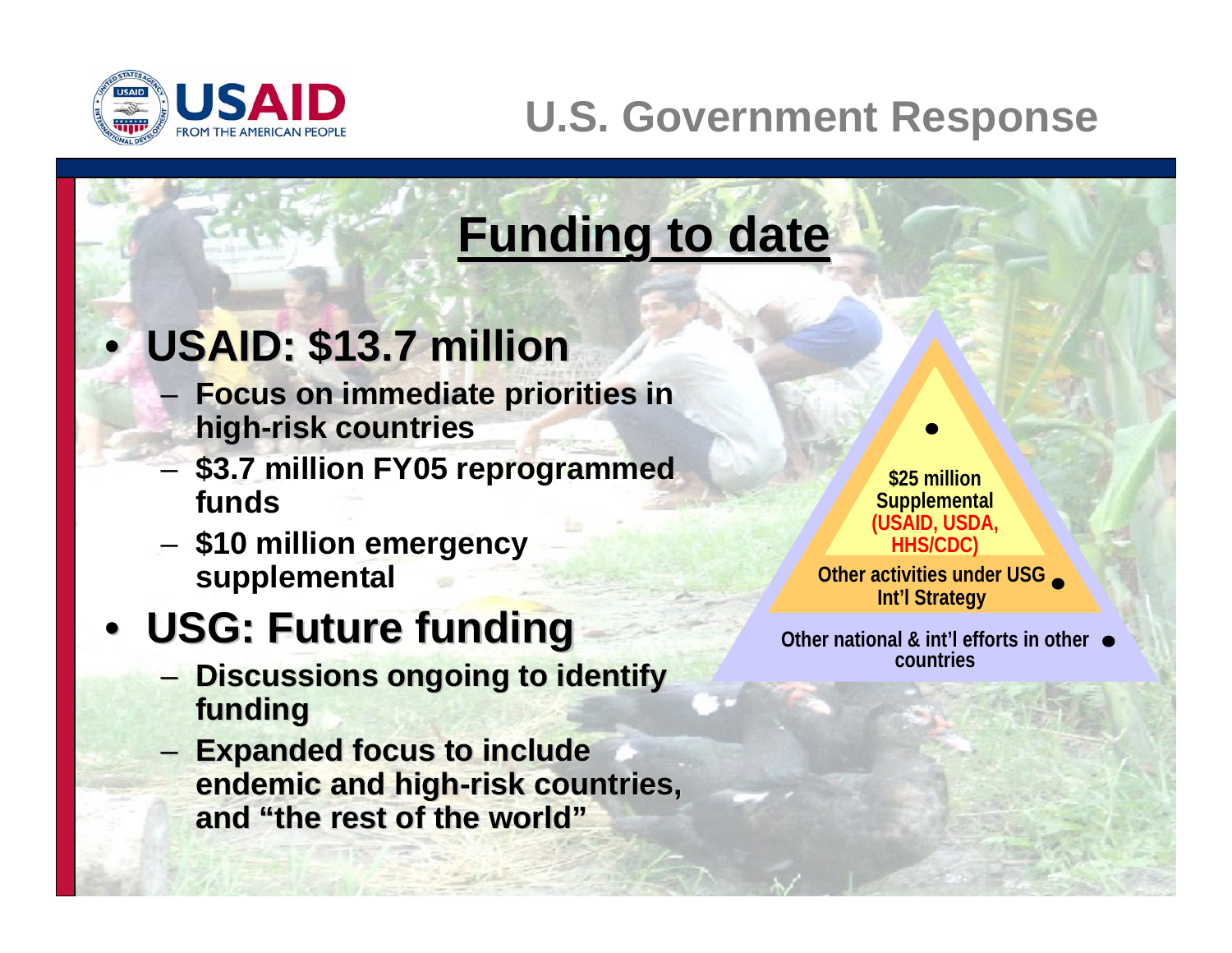

### **USAID Comparative Advantage**

- **Communication/behavior change**
- **Accessing NGO and private sector**
- **Coordination with multilateral organizations**
- **Country and regional missions**
- **OFDA** 
	- **Emergency planning**
	- **Pre-positioning commodities**
	- **Participation in USG response teams**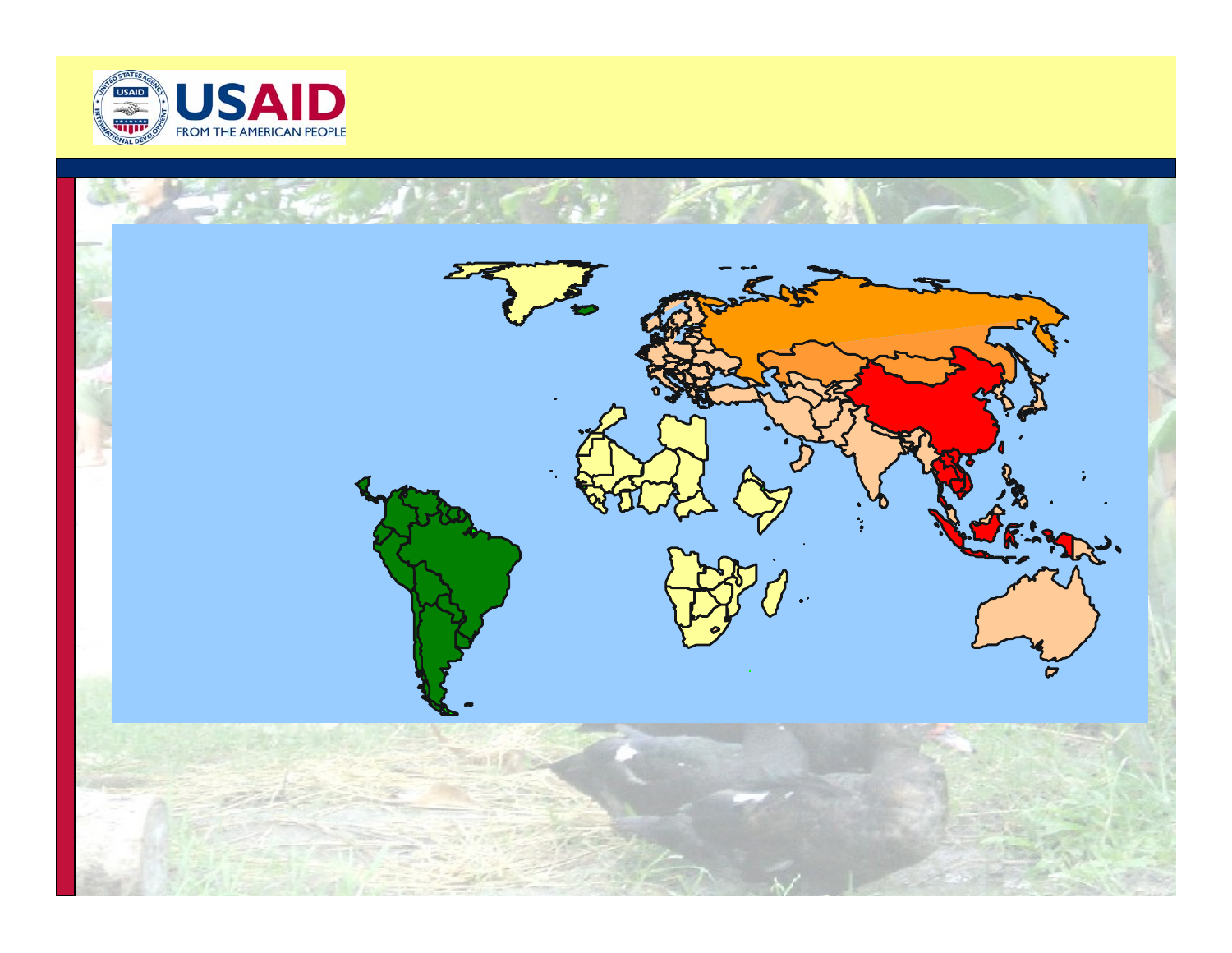

# **What can we do with no money?**

- • **Provide active multi-sector leadership, engage/identify in-country partners to raise the profile AI**
- **Encourage ministries especially MoH to designate points of contact for pandemic preparedness**
- • **Identify potential partners (e.g., private sector orgs. that may be impacted) that can provide resources, TA, expertise, financial support for planning and response**
- **Assess country/regional needs**
- **Work to strengthen/use existing resources**
- •**Start to organize the donor community**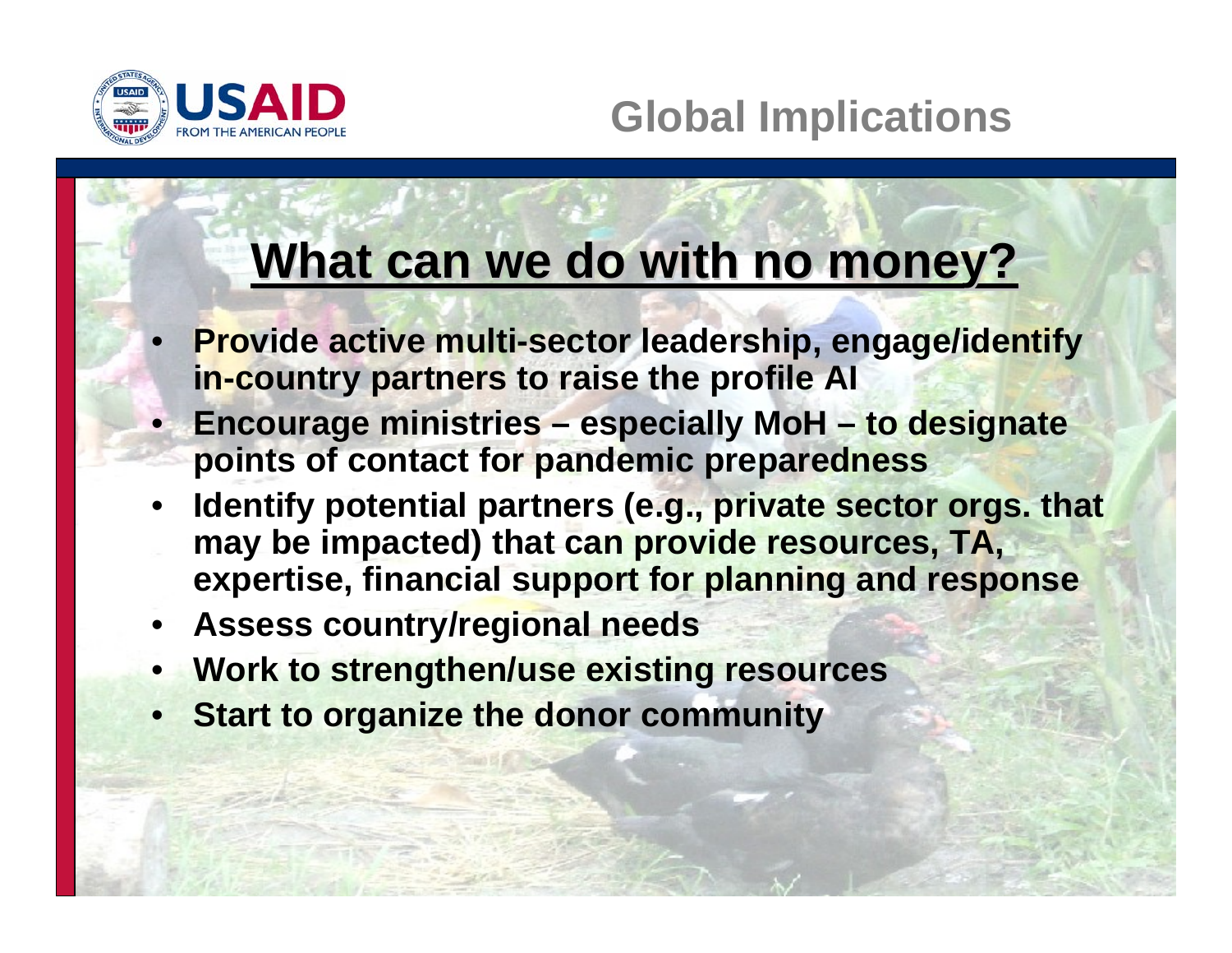

## **Global Implications**

# **What can we do with a little money?**

- Assist countries to develop national pandemic preparedness plans
- Do desktop or actual pandemic simulations to test national plan
- Fund targeted technical assistance
- Start/enhance surveillance efforts
- Engage Collaborating Agencies (health CAs) in preparedness/response efforts